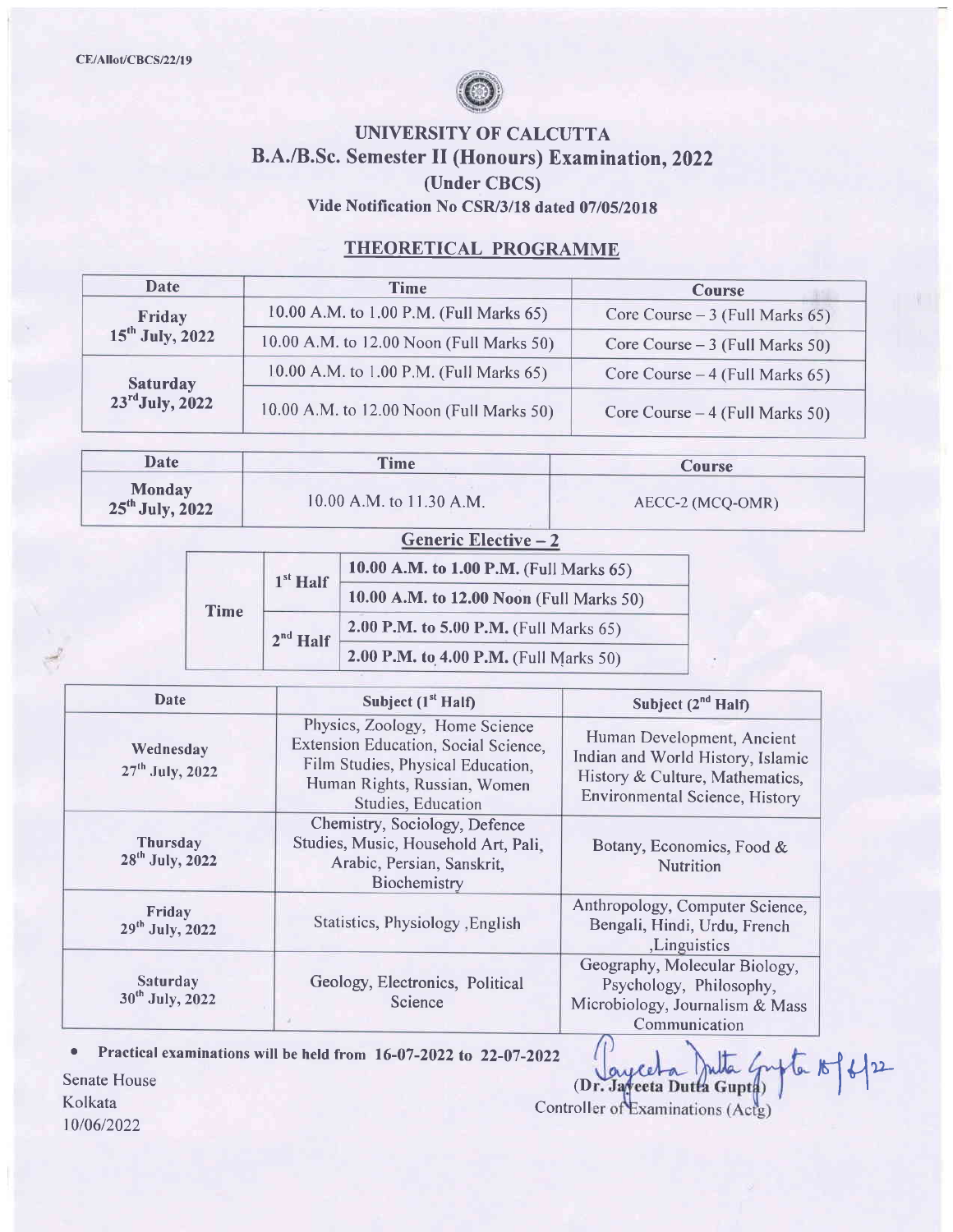CE/Allot/CBCS/22/20



#### UNIVERSITY OF CALCUTTA

## B.A./B.Sc. Semester II (General) Examination, 2022 (Under CBCS) Vide Notification No CSR/3/18 dated 07/05/2018

### THEORETICAL PROGRAMME

| Date:                       | Time                    | Course           |  |
|-----------------------------|-------------------------|------------------|--|
| Monday<br>$25th$ July, 2022 | 12.00 Noon to 1.30 P.M. | AECC-2 (MCQ-OMR) |  |

|      |            | <b>Core Course/ Generic Elective - 2</b> |
|------|------------|------------------------------------------|
| Time | $1st$ Half | 10.00 A.M. to 1.00 P.M. (Full Marks 65)  |
|      |            | 10.00 A.M. to 12.00 Noon (Full Marks 50) |
|      | $2nd$ Half | 2.00 P.M. to 5.00 P.M. (Full Marks 65)   |
|      |            | 2.00 P.M. to 4.00 P.M. (Full Marks 50)   |

| Date                                     | Subject $(1st Half)$                                                                                                                                              | Subject $(2^{nd}$ Half)                                                                                                                         |  |
|------------------------------------------|-------------------------------------------------------------------------------------------------------------------------------------------------------------------|-------------------------------------------------------------------------------------------------------------------------------------------------|--|
| Wednesday<br>27 <sup>th</sup> July, 2022 | Physics, Zoology, Home Science<br>Extension Education, Social Science,<br>Film Studies, Physical Education,<br>Human Rights, Russian, Women<br>Studies, Education | Human Development, History<br>Ancient Indian and World History,<br>Islamic History & Culture,<br>Mathematics, Environmental<br>Science, History |  |
| Thursday<br>28 <sup>th</sup> July, 2022  | Chemistry, Sociology, Defence<br>Studies, Music, Household Art, Pali,<br>Arabic, Persian, Sanskrit,<br>Biochemistry                                               | Botany, Economics, Food &<br><b>Nutrition</b>                                                                                                   |  |
| Friday<br>29 <sup>th</sup> July, 2022    | Statistics, Physiology, English                                                                                                                                   | Anthropology, Computer Science,<br>Bengali, Hindi, Urdu, French,<br>Linguistics                                                                 |  |
| Saturday<br>30 <sup>th</sup> July, 2022  | Geology, Electronics, Political<br>Science                                                                                                                        | Geography, Molecular Biology,<br>Psychology, Philosophy,<br>Microbiology, Journalism & Mass<br>Communication,                                   |  |

• Practical examinations will be held from 16-07-2022 to 22-07-2022

Jutta Empla 10/6/22 Jayceta (Dr. Jayeeta Dutta Gupta)

Senate House Kolkata 10/06/2022

Controller of Examinations (Actg)